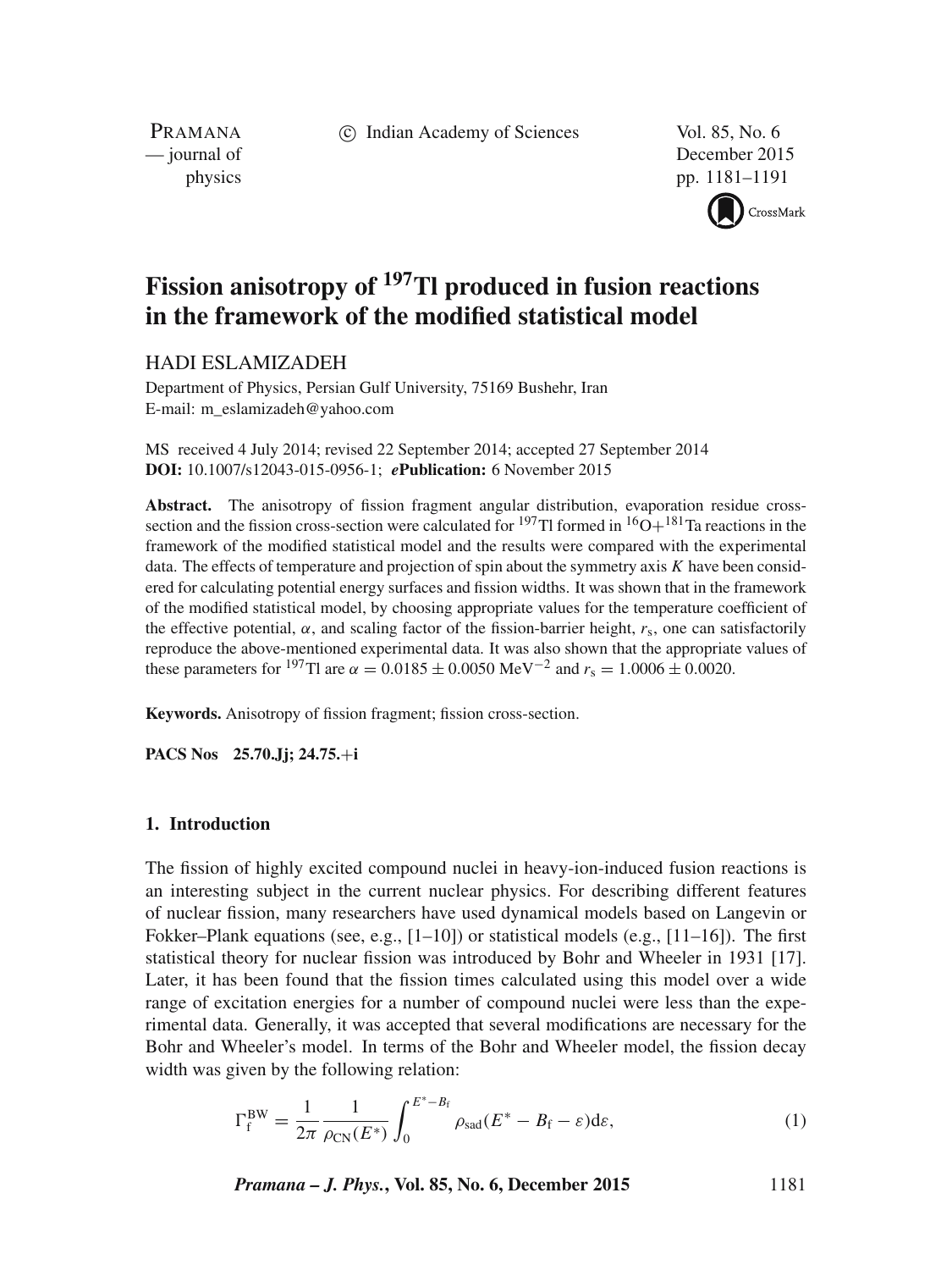## *Hadi Eslamizadeh*

where  $\rho_{CN}$  and  $\rho_{sad}$  are the level densities of the compound nucleus at an excitation energy  $E^*$  at the ground and saddle points respectively and  $B_f$  is the height of the fission barrier. A number of modifications to the Bohr–Wheeler width have been proposed. The level density of the nuclear system is often estimated by assuming a weakly interacting Fermi gas and is approximately expressed as

$$
\rho(E^* - \varepsilon) \approx \rho(E^*) \exp(-\varepsilon/T), \tag{2}
$$

where  $\rho(E^*)$  in terms of the level density parameter,  $a(r)$ , can be given as  $\rho(E^*) \propto$  $\exp(2\sqrt{a(r)E^*}).$ 

It can be shown that by substituting eq.  $(2)$  in eq.  $(1)$ , the fission decay width can be given as

$$
\Gamma_{\rm f}^{\rm BW} = \frac{T_{\rm sad}\rho_{\rm sad}(E^* - B_{\rm f})}{2\pi\rho_{\rm CN}(E^*)}.
$$
\n(3)

If the level density parameter is assumed to be a constant and if we use  $E^* = aT^2$ , then in the limit of a very high excitation energy or small barrier height the fission decay width can be given as

$$
\Gamma_{\rm f}^{\rm BW} = (T_{\rm sad}/2\pi) \exp(-B_{\rm f}/T). \tag{4}
$$

It should be noted that if the barrier height is large enough and the excitation energy is low then the temperatures at the ground state and the saddle point can be significantly different from each other. Therefore, for this case the fission width can be expressed as

$$
\Gamma_{\rm f}^{\rm BW} = (T_{\rm sad}/2\pi) \exp\left(\frac{-2B_{\rm f}}{T_{\rm gs} + T_{\rm sad}}\right). \tag{5}
$$

Furthermore, it can be shown that, if the Fermi gas level density parameter depends on the nuclear shape as

$$
a(r) = a_v A + a_s A^{2/3} B_s(r),
$$
\n(6)

then eq. (4) can be given by BW

$$
\Gamma_{\rm f}^{\rm BW} = (\hbar \omega_{\rm eq}/2\pi) \exp(-B_{\rm eff}/T),\tag{7}
$$

where  $\omega_{eq}$  is the curvature of potential energy surface at the equilibrium position and  $B_{\text{eff}}$  is the height of the effective fission barrier. In eq. (6), A is the mass number of the compound nucleus,  $B_s$  is the dimensionless functional of the surface energy in the liquid-drop model,  $a_v = 0.073 \text{ MeV}^{-1}$  and  $a_s = 0.095 \text{ MeV}^{-1}$  [18].

The slowing effects of nuclear viscosity can be considered by the Kramers modification as [19]

$$
\Gamma_{\rm f}(K) = \left(\sqrt{1+\gamma^2} - \gamma\right) \times \frac{\hbar \omega_{\rm eq}}{2\pi} \exp\left(-\frac{B_{\rm eff}}{T}\right),\tag{8}
$$

where K is the projection of spin J on the symmetry axis of the nucleus,  $\gamma$  is the dimensionless nuclear viscosity given by  $\gamma = \beta/2\omega_{\rm sp}$ ,  $\beta$  is the reduced nuclear dissipation coefficient, and  $\omega_{eq}$ ,  $\omega_{sp}$  are the curvatures of the potential energy surface at the equilibrium position and the fission saddle point, respectively.  $B_{\text{eff}}$ ,  $\omega_{\text{eq}}$  and  $\omega_{\text{sp}}$  are all assumed functions of  $K$ .

1182 *Pramana – J. Phys.***, Vol. 85, No. 6, December 2015**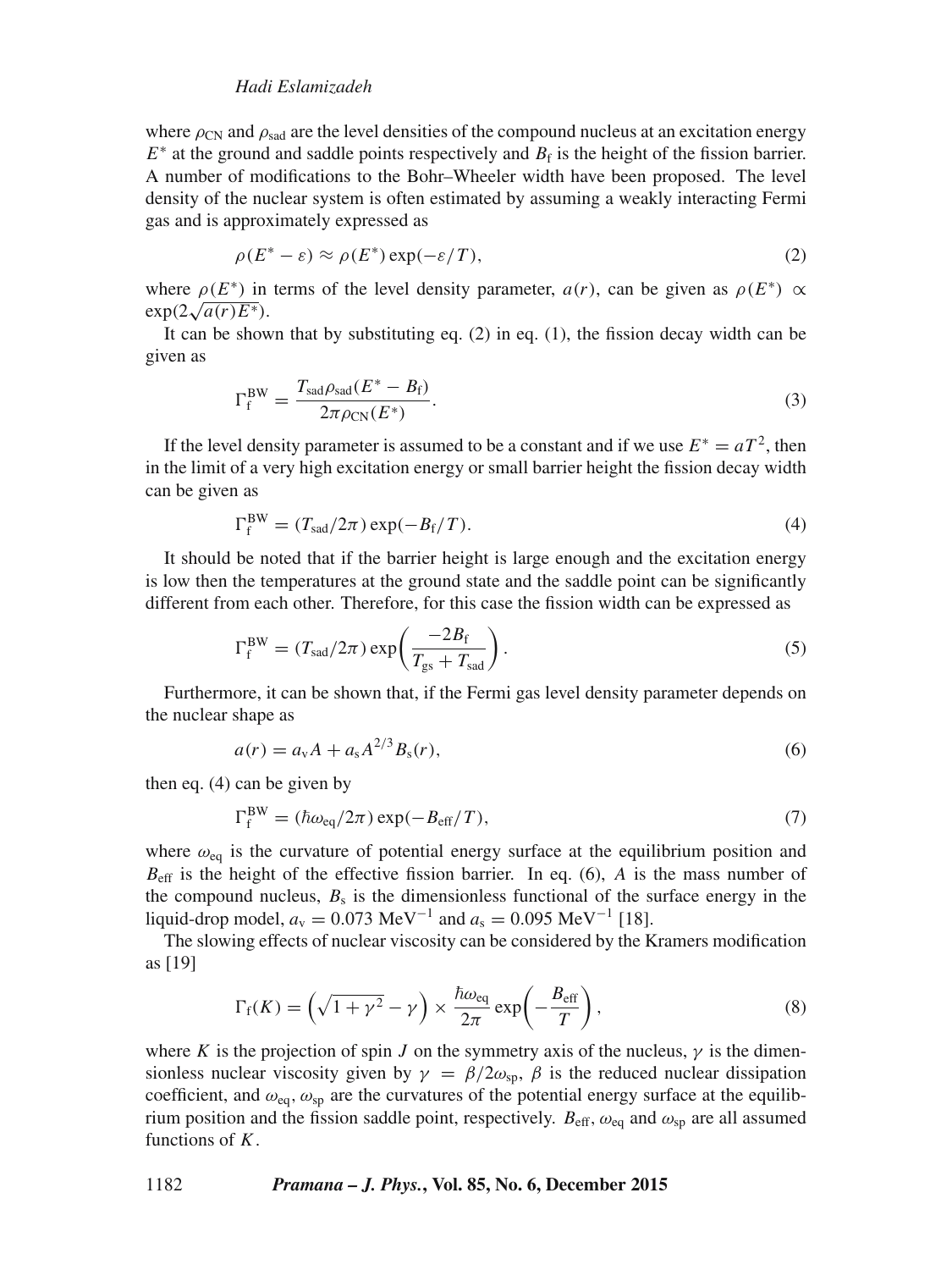It is emphasized that eq. (8) is the fission width for a system with a fixed value of K. Therefore, the full fission decay width can be obtained by summing over all possible values of  $K$  [20]

$$
\Gamma_{\rm f} = \frac{\sum_{K=-J}^{J} P(K)\Gamma_{\rm f}(K)}{\sum_{K=-J}^{J} P(K)},
$$
\n(9)

where  $P(K) = (T/\hbar \omega_{\text{eq}}) \exp(-V_{\text{eq}}/T)$  is the probability that the system is in a given K,  $V_{eq}$  is the potential energy at the equilibrium position as a function of K.

It should be stressed that in many statistical model codes [11–16], researchers used the ratio of the level density,  $a_f/a_n$ , and a scaling of the barrier heights,  $f_B$ , which can be adjusted to reproduce experimental data. But fission process in heavy-ion reactions cannot be accurately modelled as a function of the excitation energy, using the J dependence of the  $T = 0$  fission barriers and a fixed value of  $a_f/a_n$ . In this study, we want to consider other parameters as free parameters which perform similar roles as  $a_f/a_n$  and  $f_B$  [20]. We consider the temperature coefficient in the effective potential formula,  $\alpha$ , and a scaling of the modified liquid-drop model (MLDM) radii from their default values and use the values to calculate the surface and Coulomb energies with the parameter  $r<sub>s</sub>$ . The surface energy is proportional to the square of  $r_s$ , while the Coulomb energy is inversely proportional to  $r_s$ . Increasing  $r_s$  above one decreases the Coulomb energy but increases the surface energy. This causes the fission barriers to increase. The value  $r_s =1$  is the standard MLDM value with fission-barrier heights in agreement with the finite-range liquid-drop model. The advantage of using  $r_s$  instead of  $f_B$  is that the curvature at the ground states and the fission transition points, the barrier locations and heights are all being determined in a self-consistent manner as a function of  $J, K$  and  $T$ . In this study, we use the modified statistical model similar to [20], to reproduce the experimental data on fission cross-section, evaporation residue cross-section and anisotropy of fission fragment angular distribution for  $^{197}$ Tl formed in  $^{16}$ O+ $^{181}$ Ta reactions.

This paper is organized as follows. In §2 we describe the model and basic equations. The results of the calculations are presented in §3. Finally, concluding remarks are given in §4.

#### **2. Details of the model and basic equations**

In this study, we use the statistical model as in [20] to simulate the fission process of <sup>197</sup>Tl produced in <sup>16</sup>O+<sup>181</sup>Ta fusion reactions and reproduce the experimental data on the fission cross-section, evaporation residue cross-section and the anisotropy of fission fragment angular distribution for  $197$ Tl. In the present statistical model calculations, the effective potential is obtained based on the finite range liquid-drop model as in [20–23]:

$$
V_{\text{eff}}(r, A, Z, J, K) = B_{\text{s}}(r)E_{\text{s}}^{0}(Z, A)(1 - \alpha T^{2}) + B_{\text{c}}(r)E_{\text{c}}^{0}(Z, A)
$$

$$
+ \frac{(J(J+1) - K^{2})\hbar^{2}}{I_{\perp}(r)(4/5)MR_{0}^{2} + 8Ma^{2}}
$$

$$
+ \frac{K^{2}\hbar^{2}}{I_{\parallel}(r)(4/5)MR_{0}^{2} + 8Ma^{2}}, \qquad (10)
$$

*Pramana – J. Phys.***, Vol. 85, No. 6, December 2015** 1183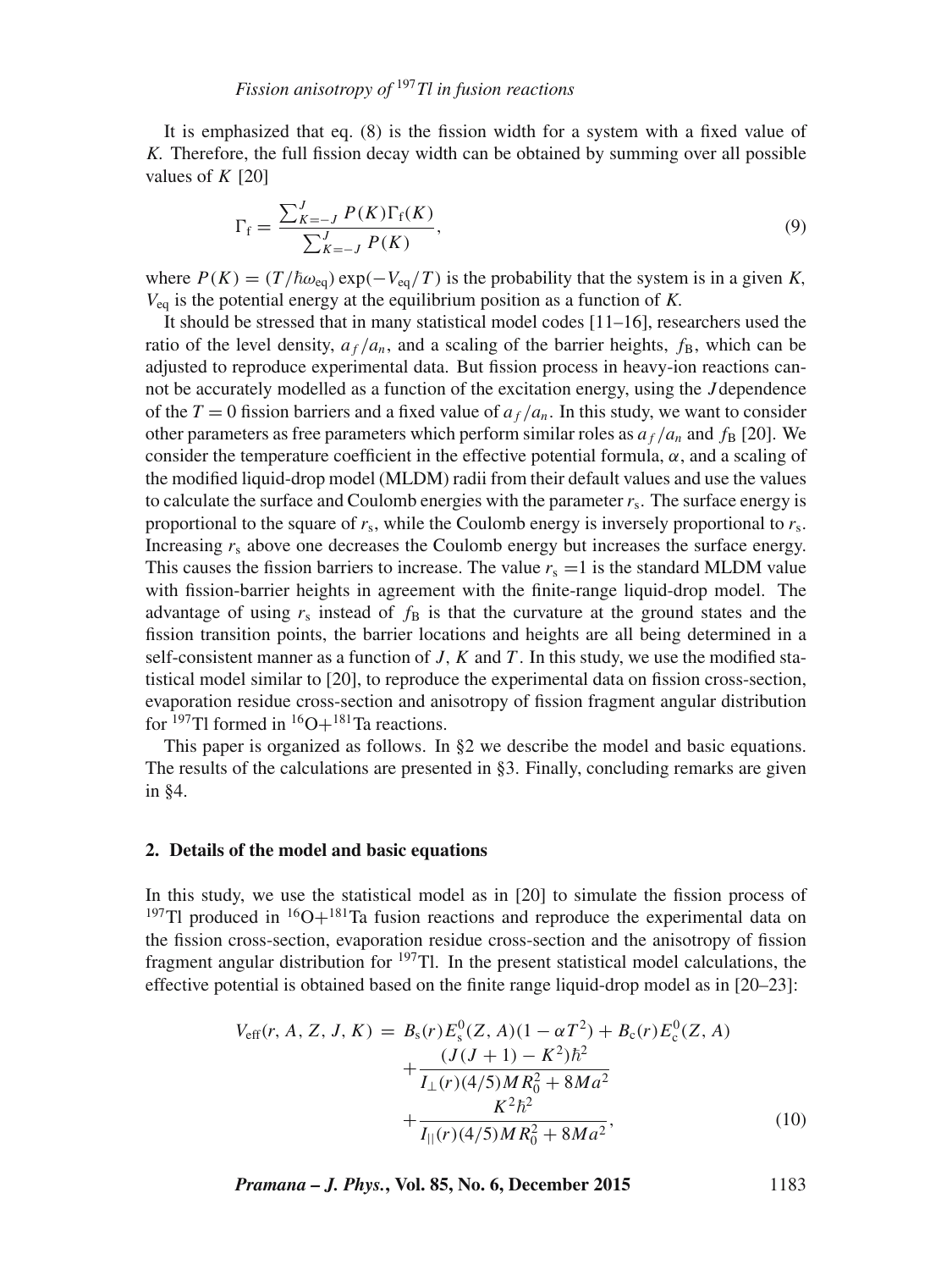where  $E_s^0$  and  $E_c^0$  are the surface and Coulomb energies of the corresponding spherical system which can be determined as in [24,25].  $B_s(r)$  and  $B_c(r)$  are surface and Coulomb energy terms and  $r$  is the distance between the centres of masses of the nascent fragments.  $I_{\perp}$  and  $I_{\parallel}$  are the moments of inertia with respect to the axes, perpendicular and parallel to the symmetry axis of the fissioning nucleus.  $M$  is the mass of the system,  $R_0 = 1.2249A^{1/3}$  fm and  $a = 0.6$  fm.

The magnitude of  $\alpha = c_s A^{2/3} / E_s^0$  is very sensitive to the assumed properties of nuclear matter and other approximations [26]. Töke and Swiatecki [27] obtained  $c_s \approx 0.27$  and other estimates of  $c_s$  gave values of  $\alpha$  ranging from 0.007 to 0.022 MeV<sup>-2</sup> [26,28–31].

It is shown that using an effective potential with a  $(1 - \alpha T^2)$  dependence of the surface energy is a more complete approach and also for a given nucleus the height of fission barrier and location of the saddle point (transition point) depend on *Z, A, J, K* and T implying that the height of fission barrier and location of the fission transition point are functions of  $J, K$  and  $T$ .

Figures 1 and 2 show the potential energy surfaces calculated based on eq. (10) for the compound nucleus  $197$ Tl. Figure 1 shows the potential energy surface as a function of the collective coordinate r for different combinations of J and K values at  $T = 2$  MeV and figure 2 shows the potential energy surface as a function of the collective coordinate r and *K* at  $T = 2$  MeV and  $J = 40\hbar$ . It can be seen from figures 1 and 2 that the inclusion of the  $K$  coordinate changes not only the fission barrier height, but also affects the saddle point configuration. It is also clear from figure 1 that the height of the potential energy surface decreases with increasing spin of the nucleus and also, for a given value of spin, the height of the potential energy surface increases on increasing the value of  $K$ . Furthermore, it can be seen from figure 3 that the height of the potential energy surface decreases with the increase in temperature of the nucleus.

In the present calculations, we obtain the fission and decay widths for particle emission and the kind of nuclei decay during evolution is selected in terms of a standard Monte



Figure 1. The potential energy surface for the compound nucleus <sup>197</sup>Tl as a function of the collective coordinate r, for different combinations of J and K values at  $T=2$ MeV.  $R_0$  is the radius of the spherical nucleus.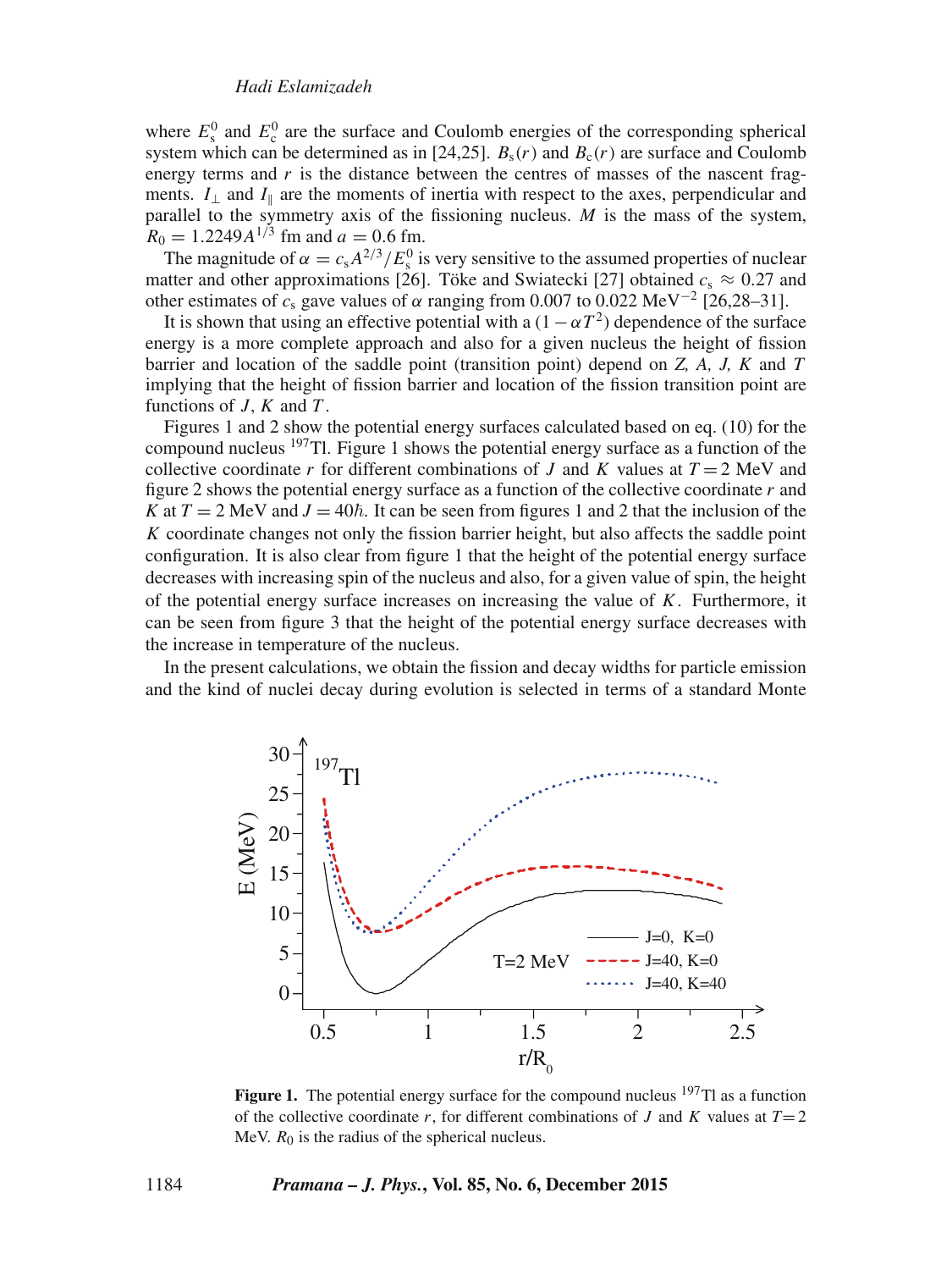

Figure 2. The potential energy surface for the compound nucleus <sup>197</sup>Tl as a function of the collective coordinate r and K at  $T = 2$  MeV and  $J = 40\hbar$ . The numbers at the contour lines indicate the potential energy surface values (in MeV). The dashed line curve shows the dependence of saddle point deformations on K.

Carlo cascade procedure. After the evaporation of the pre-scission particle we recalculate the excitation energy and spin and continue the cascade procedure until the intrinsic energy becomes smaller than either the fission barrier height or the binding energy of a neutron. The angular momentum lost by the compound nucleus in the evaporation



**Figure 3.** The potential energy surface for the compound nucleus  $197$ Tl as a function of the collective coordinate r at  $T = 0, 2, 3, 4$  MeV,  $J = 0\hbar$  and  $K = 0\hbar$ .

*Pramana – J. Phys.***, Vol. 85, No. 6, December 2015** 1185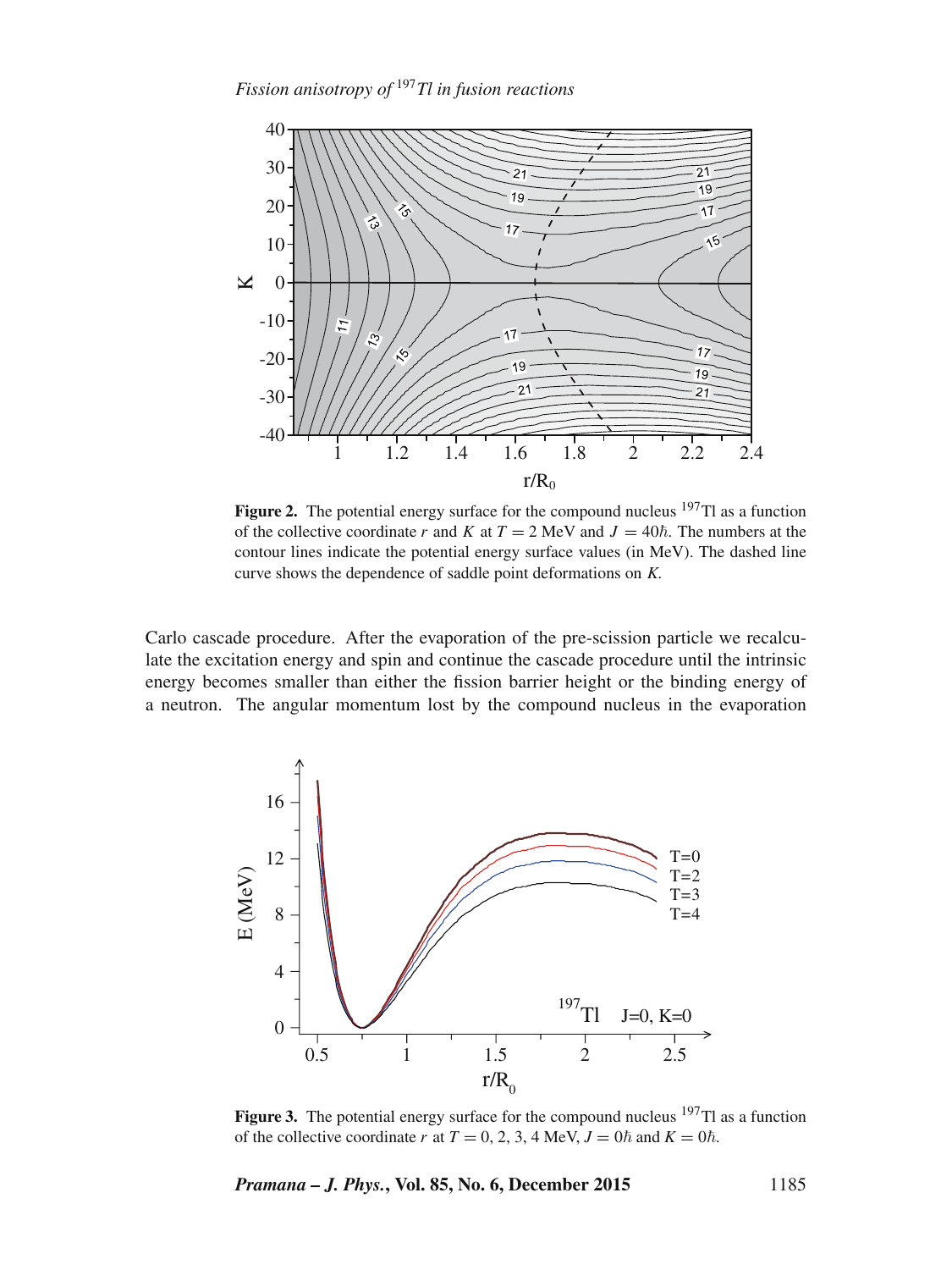process is determined under the assumption that each neutron, proton or a  $\nu$  quantum carries away  $1\hbar$  while the  $\alpha$  particle carries away  $2\hbar$ .

The particle emission width for a particle of kind  $\nu$  can be calculated by [32]

$$
\Gamma_{\nu} = (2s_{\nu} + 1) \frac{m_{\nu}}{\pi^2 \hbar^2 \rho_{\rm C}(E_{\rm int})} \int_0^{E_{\rm int} - B_{\nu}} d\varepsilon_{\nu} \rho_{\rm R}(E_{\rm int} - B_{\nu} - \varepsilon_{\nu}) \varepsilon_{\nu} \sigma_{\rm inv}(\varepsilon_{\nu}). \tag{11}
$$

Here  $s_v$  is the spin of the emitted particle  $v, m_v$  is its reduced mass with respect to the residual nucleus,  $\rho_c$  and  $\rho_R$  are the level densities of the compound and residual nuclei,  $B_v$ is the liquid-drop binding energies of the emitted particle  $\nu$ ,  $E_{\text{int}}$  is the intrinsic excitation energy of the parent nucleus and  $\varepsilon$  is the energy of the emitted particle. The inverse crosssections,  $\sigma_{\text{inv}}$ , can be calculated as in [32]. We use the formula given by Lynn [33] for the calculation of the emission of giant dipole  $\gamma$  quanta

$$
\Gamma_{\gamma} \cong \frac{3}{\rho_{\rm C}(E_{\rm int})} \int_0^{E_{\rm int}} d\varepsilon \rho_{\rm C}(E_{\rm int} - \varepsilon) f(\varepsilon), \tag{12}
$$

where  $f(\varepsilon)$  can be calculated by

$$
f(\varepsilon) = \frac{4}{3\pi} \frac{e^2}{\hbar c} \frac{1 + M}{mc^2} \frac{NZ}{A} \frac{\Gamma_G \varepsilon^4}{(\Gamma_G \varepsilon)^2 + (\varepsilon^2 - E_G^2)^2},\tag{13}
$$

with  $E_G = 80A^{-1/3}$  MeV and  $\Gamma_G = 5$  MeV being the position and width of the giant dipole resonance,  $M = 0.75$  [34] and  $\varepsilon$  is the energy of the emitted  $\gamma$ -ray.

In our calculations for the determination of level density, we take into account the pairing corrections, collective vibrations and rotations in the nuclei as in [35,36].

In our simulation, the spin  $J$  is sampled from the spin distribution function as

$$
\sigma(J) = \frac{2\pi}{k^2} \frac{2J+1}{1 + \exp((J - J_c)/\delta J)},
$$
\n(14)

where k,  $J_c$  and  $\delta J$  are the wave number, critical spin for fusion and diffuseness, respectively. In the first approximation,  $J_c$  and  $\delta J$  can be defined according to the scaled prescription [37]. The fission cross-section can be obtained in terms of the fusion cross-section as

$$
\sigma_{\rm Fiss} = \sum_{J} \sigma_{\rm Fus}(J) \frac{\Gamma_{\rm f}}{\Gamma_{\rm tot}}.
$$
\n(15)

In this paper, we use the standard transition state model to analyse the fission fragment angular distributions. This model assumes that there is a certain transition configuration for a fissile system that can be used to determine the angular distribution of the fission fragments. There are two assumptions on the position of the transition state and accordingly, we can consider two variants of the transition state model. These models are the saddle point transition model (SPTS) [38–40] and the scission point transition model (SCTS) [41–43]. In analysing the fission fragment angular distributions, it is usually assumed that fission fragments travel in the direction of the symmetry axis of the nucleus. Consequently, the fission fragment angular distributions can be determined by three quantum numbers:  $J, M, K$  where  $J$  is the spin of a compound nucleus,  $M$  is the projection of  $J$  on the axis of the projectile ion beam and  $K$  is the projection of  $J$  on the symmetry

#### 1186 *Pramana – J. Phys.***, Vol. 85, No. 6, December 2015**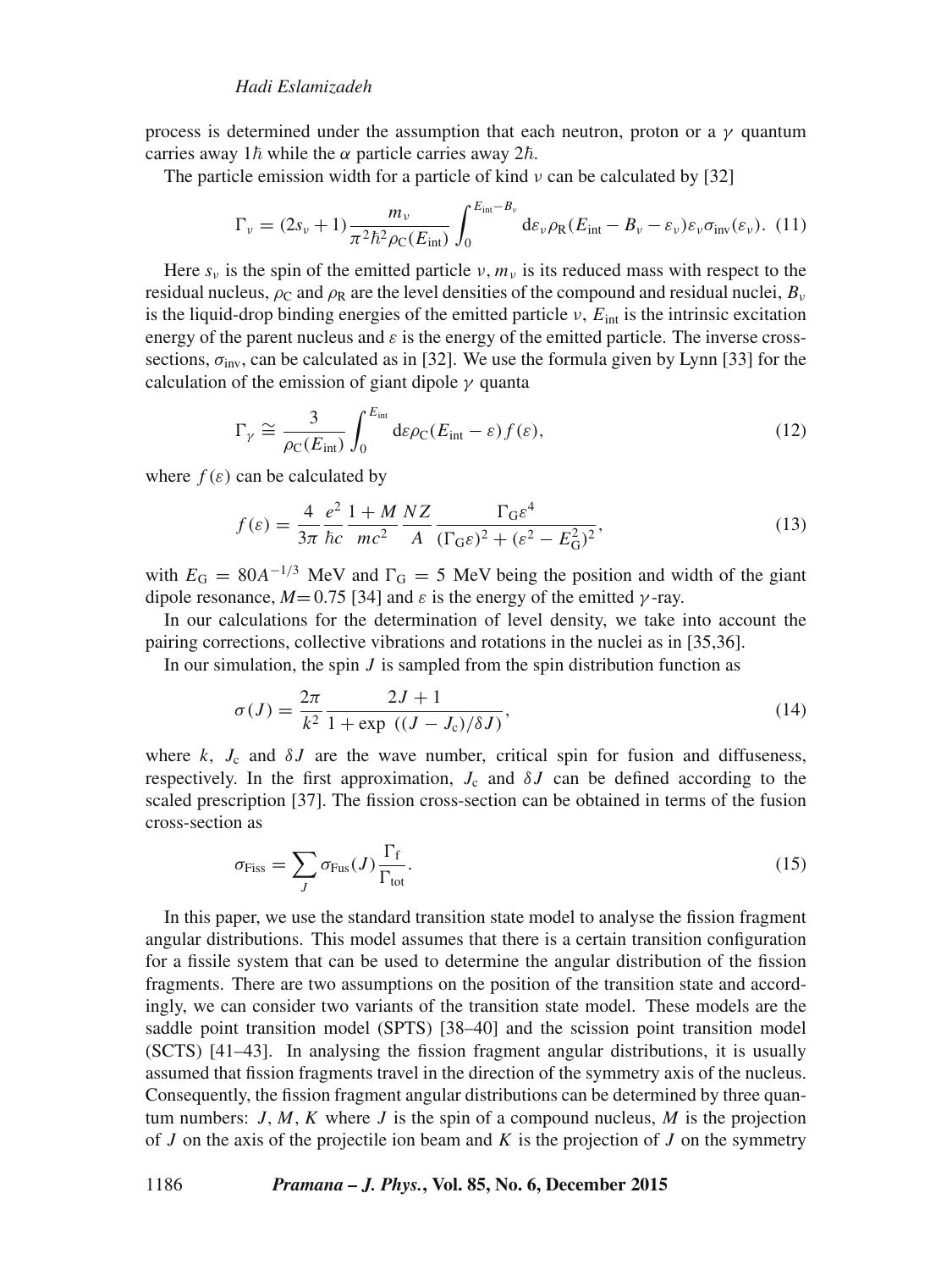axis of the nucleus. In the case of fusion of spinless ions, we have  $M=0$ . At fixed values of  $J$  and  $K$ , the angular distribution can be determined as

$$
W(\theta, J, K) = (J + 1/2) |d_{M=0, K}^{J}(\theta)|^{2},
$$
\n(16)

where  $\theta$  is the angle between the beam axis and the nuclear symmetry axis and the function  $d_{M,K}^{J}(\theta)$  can be defined as in [38]. At large values of J,  $W(\theta, J, K)$  can be approximated as

$$
W(\theta, J, K) \approx \frac{J + 1/2}{\pi} \left[ (J + 1/2)^2 \sin^2 \theta - K^2 \right]^{1/2}.
$$
 (17)

The angular distribution of fission fragments can be obtained by averaging eq. (16) over the quantum numbers  $J$  and  $K$  as

$$
W(\theta) = \sum_{J=0}^{\infty} \sigma_J \sum_{K=-J}^{J} P(K) W(\theta, J, K).
$$
 (18)

Equation (18) shows that for calculating angular distribution, it is necessary to specify the type of distributions  $\sigma_I$  and  $P(K)$  of the compound nuclei over J and K, respectively. In the SPTS and SCTS models an equilibrium distribution of  $K$  is assumed, and this is determined by the Boltzmann factor  $\exp(-E_{\text{rot}}/T)$  [43] at either the saddle point or the scission point, respectively. Therefore, the equilibrium distribution with respect to  $K$  has the form

$$
P_{\text{eq}}(K) = \frac{\exp(-K^2/(2K_0^2))}{\sum_{K=-J}^{J} \exp(-K^2/(2K_0^2))},\tag{19}
$$



Figure 4. The results of fission cross-section (------) as a function of excitation energy for <sup>197</sup>Tl calculated by considering  $\alpha$  = 0.0185 ± 0.0050 MeV<sup>-2</sup> and  $r_s = 1.0006 \pm 0.0020$ . The experimental data for fission cross-section ( $\bullet$ ) are taken from [45,46].

*Pramana – J. Phys.***, Vol. 85, No. 6, December 2015** 1187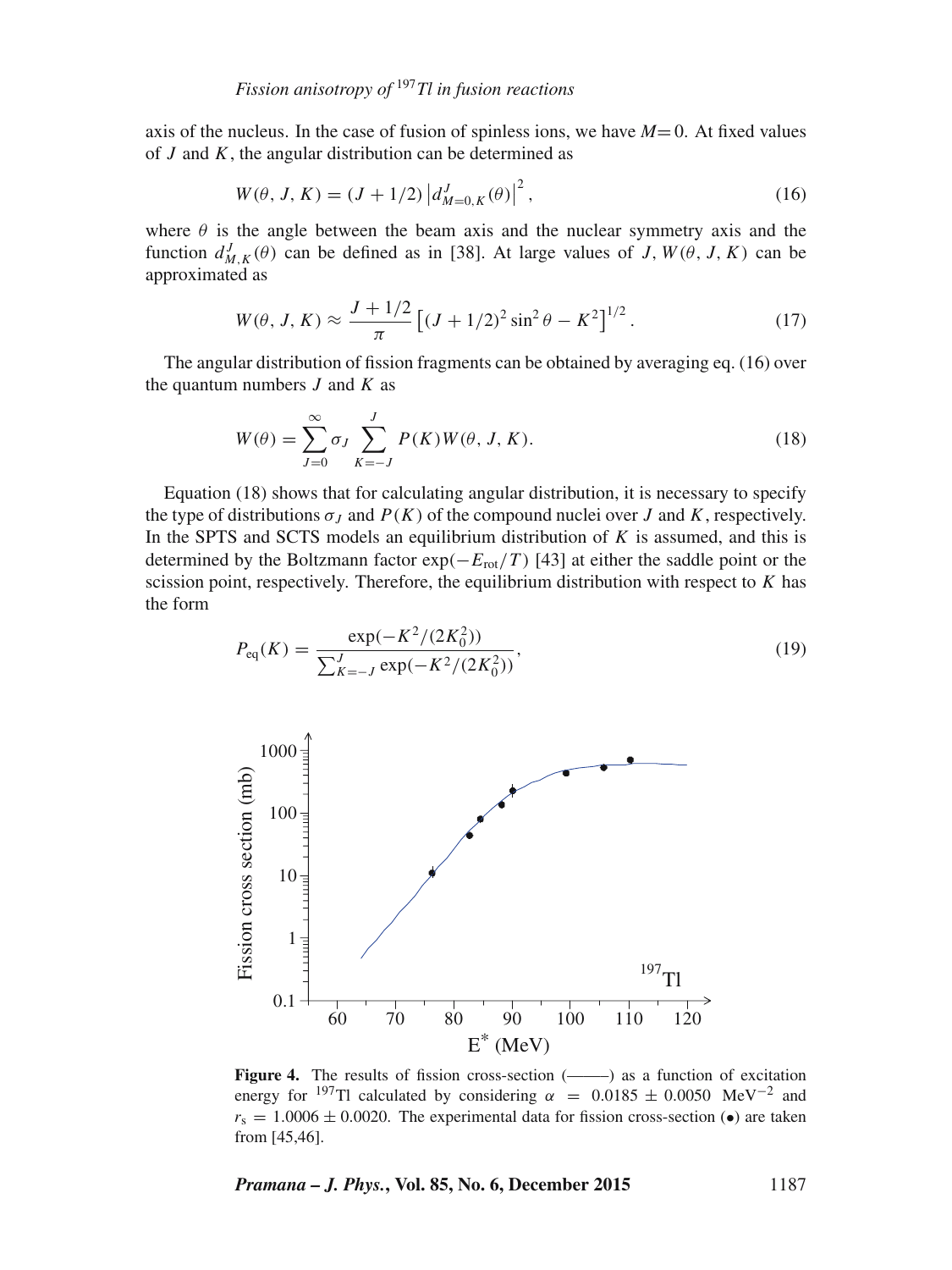where the variance of equilibrium K distribution  $K_0$  is determined by the expression

$$
K_0^2 = \frac{T}{\hbar^2} I_{\text{eff}}, \qquad I_{\text{eff}} = \frac{I_{\parallel} I_{\perp}}{I_{\perp} - I_{\parallel}}, \tag{20}
$$

where  $I_{\parallel}$ ,  $I_{\perp}$  are the parallel and perpendicular moments of inertia which are calculated at the transition state and  $T$  is the nuclear temperature.

The anisotropy of fission fragment angular distribution is given by

$$
A = \frac{\langle W(180^\circ) \rangle}{\langle W(90^\circ) \rangle}.
$$
\n(21)

It can be shown that the anisotropy of fission fragment angular distribution can be given by the approximate relation

$$
\frac{\langle W(180^\circ) \rangle}{\langle W(90^\circ) \rangle} \approx 1 + \frac{\langle J^2 \rangle}{4K_0^2}.
$$
\n(22)

In our calculations, we use the magnitude of the reduced nuclear dissipation coefficient equal to 3 ×  $10^{21}$  s<sup>-1</sup>. The required values of the parameter  $\alpha$  are sensitive to changes in the assumed value of the reduced nuclear dissipation coefficient, but the required values of the parameter  $r<sub>s</sub>$  are not very sensitive to changes.

In this study, as we are dealing with hot nuclei the shell corrections are supposed to be of minor importance. In other words, our results do not change substantially even if the shell corrections are considered. The fission fragment mass–energy distribution was



Figure 5. The results of evaporation residue cross-section (——–) as a function of excitation energy for <sup>197</sup>Tl calculated by considering  $\alpha = 0.0185 \pm 0.0050 \text{ MeV}^{-2}$ and  $r_s = 1.0006 \pm 0.0020$ . The experimental data for evaporation residue crosssection  $\left( \bullet \right)$  are taken from [47].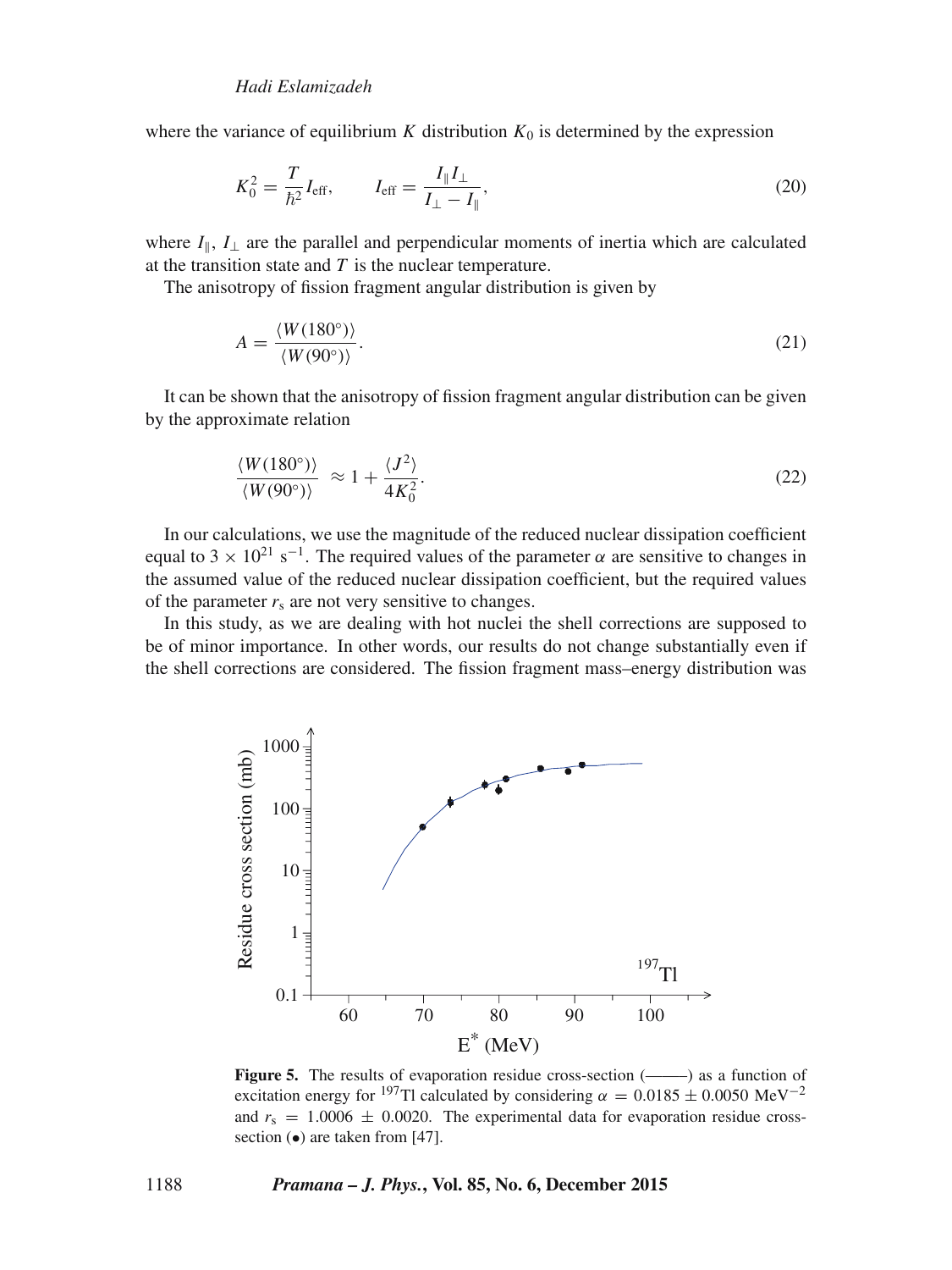analysed at low and medium excitation energies and it was demonstrated that the shell effects can be neglected above 50 MeV [44].

#### **3. Results of the calculations and discussion**

In this study, the fission cross-section, the evaporation residue cross-section and the anisotropy of fission fragment angular distribution have been calculated for  $197$ Tl formed in  ${}^{16}O+{}^{181}Ta$  reactions. The anisotropy of fission fragment angular distribution for  ${}^{197}Tl$ has been calculated in the framework of the SPTS model. In our calculations, the parameters  $\alpha$  and  $r_s$  are adjusted to reproduce the single fission cross-section and the single evaporation residue cross-section at the same excitation energies for  $197$ Tl. Figures 4 and 5 show the results of fission cross-section and the evaporation residue cross-section as a function of excitation energy for  $197$ Tl. It can be seen from figures 4 and 5 that the results of the calculations are in good agreement with the experimental data when  $\alpha = 0.0185 \pm 0.0050 \text{ MeV}^{-2}$  and  $r_s = 1.0006 \pm 0.0020$ .

Figure 6 shows the results of calculations of the anisotropy of fission fragment angular distribution for  $197$ Tl. It can be seen from figure 6 that by considering appropriate values for the parameters,  $\alpha$  and  $r_s$  were obtained in the analysis of the fission cross-section and the evaporation residue cross-section can be satisfactorily reproduced from the experimental data on the anisotropy of fission fragment angular distribution for  $197$ Tl. Furthermore, the anisotropy of fission fragment angular distribution for <sup>197</sup>Tl was also calculated by considering  $\alpha = 0$  and  $r_s = 1$ . It can be seen from figure 6 that the experimental data cannot be reproduced by considering  $\alpha = 0$  and  $r_s = 1$ .



**Figure 6.** (○) The anisotropy of fission fragment angular distribution of <sup>197</sup>Tl calculated by considering  $\alpha = 0.0185 \pm 0.0050 \text{ MeV}^{-2}$  and  $r_s = 1.0006 \pm 0.0020$ ,  $($  $\Box$ ) the results of anisotropy of fission fragment angular distribution calculated with  $\alpha = 0$  and  $r_s = 1$ . The experimental data (•) are from [46,48].

*Pramana – J. Phys.***, Vol. 85, No. 6, December 2015** 1189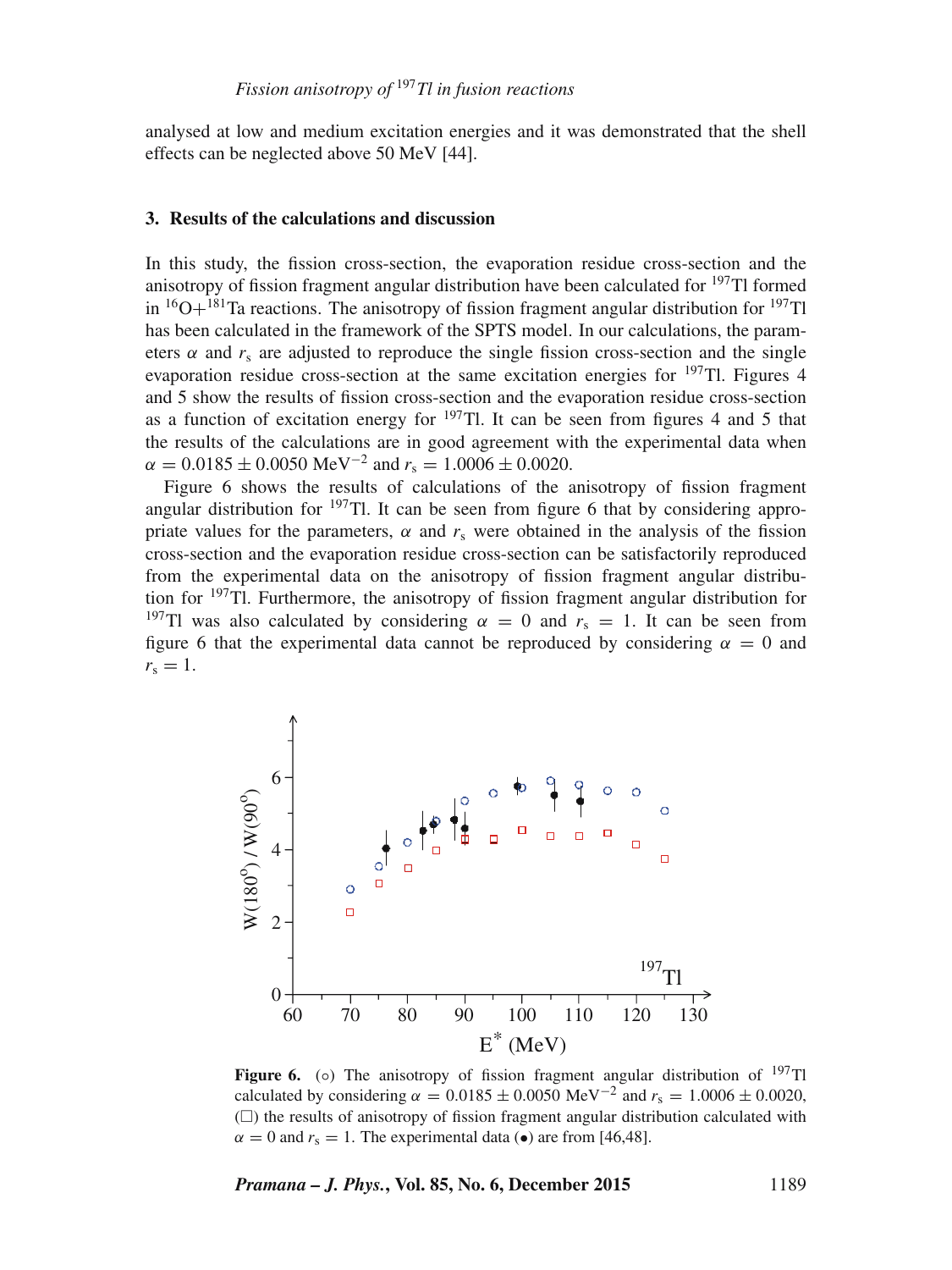## **4. Conclusions**

The fission cross-section, evaporation residue cross-section and anisotropy of fission fragment angular distribution have been calculated for <sup>197</sup>Tl formed in <sup>16</sup>O+<sup>181</sup>Ta reactions in the framework of the Kramers-modified statistical model, and results were compared with the experimental data. To calculate these quantities, the effects of temperature and projection of spin about the symmetry axis have been considered on the calculations of the potential energy surfaces and the fission widths.

In our calculations, the value of parameters  $\alpha$  and  $r_s$  were adjusted to reproduce the single fission cross-section and the single evaporation residue cross-section at the same excitation energy for  $197$ Tl. It was shown that the results of fission and evaporation residue cross-sections are in good agreement with the experimental data when  $\alpha =$  $0.0185 \pm 0.0050$  MeV<sup>-2</sup> and  $r_s = 1.0006 \pm 0.0020$ . Then, we calculated the anisotropy of fission fragment angular distribution for 197Tl. It was shown that the experimental data on the anisotropy of fission fragment angular distribution for  $197$ Tl can be satisfactorily reproduced by using  $\alpha = 0.0185 \pm 0.0050 \text{ MeV}^{-2}$  and  $r_s = 1.0006 \pm 0.0020$ . Our result for  $\alpha$  obtained for <sup>197</sup>Tl is consistent with the other studies [26,28–31]. Lestone and McCalla [20] provided a comprehensive discussion about their model, modified statistical model, and by analysing experimental data on the fission and evaporation residue crosssections and the prescission neutron multiplicities, obtained information about  $\alpha$  and  $r_s$ for  $178$ W,  $188$ Pt,  $200$ Pb,  $210$ Po and  $213$ Fr nuclie. In this study, we obtained appropriate values of  $\alpha$  and  $r_s$  for <sup>197</sup>Tl. Furthermore, we studied the ability of the modified statistical model together with the saddle point transition model to analyse the experimental data on the anisotropy of fission fragment angular distribution for  $197$ Tl.

## **Acknowledgement**

The support of the Research Committee of the Persian Gulf University is greatly acknowledged.

## **References**

- [1] P N Nadtochy, E G Ryabov, A E Gegechkori, Yu A Anischenko and G D Adeev, *Phys. Re*v*. C* **89**, 014616 (2014)
- [2] H Eslamizadeh, *J. Phys. G: Nucl. Part. Phys.* **39**, 085110 (2012)
- [3] H Eslamizadeh, *J. Phys. G: Nucl. Part. Phys.* **40**, 095102 (2013)
- [4] P N Nadtochy, A Kelic and K-H Schmidt, ´ *Phys. Re*v*. C* **75**, 064614 (2007)
- [5] P N Nadtochy, E G Ryabov, A E Gegechkori, Yu A Anischenko and G D Adeev, *Phys. Re*v*. C* **85**, 064619 (2012)
- [6] W Ye, *Int. J. Mod. Phys. E* **23**, 1460003 (2014)
- [7] W Ye and N Wang, *Phys. Re*v*. C* **86**, 034605 (2013)
- [8] H Eslamizadeh, *Pramana J. Phys*. **78**, 231 (2012)
- [9] H Eslamizadeh, M Pirpour, *Chin. Phys. C* (HEP& NP) **38**, 064101 (2014)
- [10] H Eslamizadeh, *Pramana J. Phys*. **80**, 621 (2013)
- [11] F Pulnhofer, *Nucl. Phys. A* **280**, 267 (1977)
- [12] M Blann and T A Komoto, Lawrence Livermore National Laboratory Report No. UCID 19390 (1982)